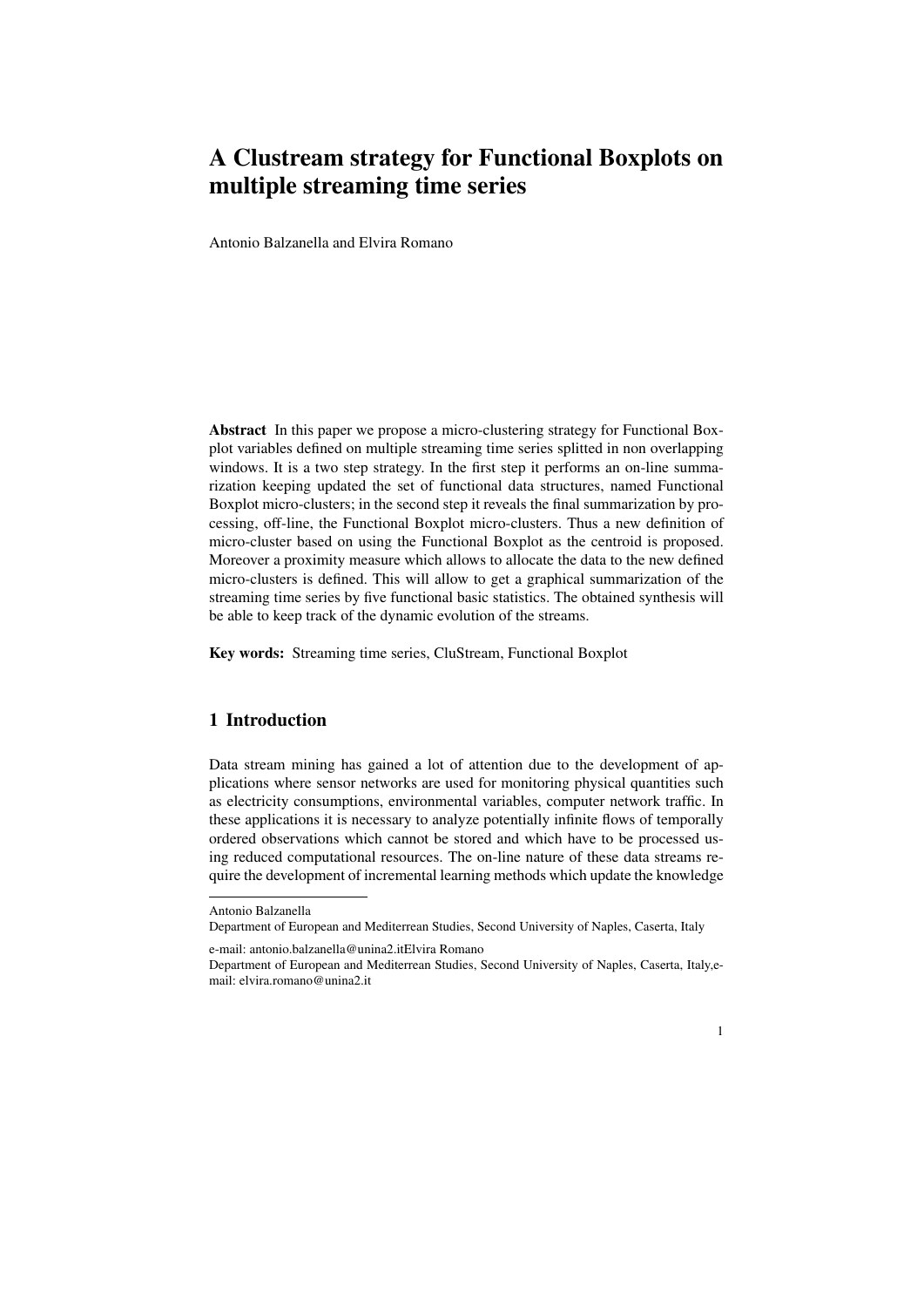about the monitored phenomenon every time a new observation is collected. Among the exploratory tools for data stream processing, clustering methods are widely used in order to get a summarization of data. The idea is to store for each group of similar observations, a single p-dimensional (where p is the number of data streams) data point which is, usually, the cluster centroid. According to this approach, the data collected by sensors are at first processed in order to update the cluster centroids and then discarded. Following this schema, the CluStream algorithm proposed in [1], provides a two-step strategy. The first one performs a first on-line summarization keeping updated a set of data structures named micro-clusters; the second one reveals the final summarization by processing, off-line, the micro-clusters. The CluStream provides only a rough summarization of the data coming from sensors since it only records the average and the variance of groups of similar multidimensional items.

In this paper we extend the Clustream algorithm by using the concept of Functional Boxplot variables (originally introduced in the framework of streaming time series in [4]). It is a micro-clustering strategy on Functional Boxplot variables defined on multiple streaming time series splitted in non overlapping windows. A new definition of micro-cluster based on the use the Functional Boxplot as the centroid of the cluster is proposed. Moreover a proximity measure which allows to allocate the data to the new defined micro-clusters is defined. The advantage of the proposed method consists to gain knowledge from multiple streaming time series by a periodical synthesis of five basic functional statistics (first and third quartile, median, maximum and minimum value) that can be graphically represented. This will allow to get a not only a clear compact description of the stream trends but also finer summarization of the entire set of streaming time series.

### 2 CluStream of Functional Boxplots

Let  $y_i(t)$ ,  $i = 1, \ldots, n, t \in [1, \infty]$  a set of streaming time series made by real valued ordered observations of a variable  $Y(t)$  in *n* sites, on a discrete time grid. Our main aim is to supply a compact data description or synopsis to reduce dimensionality, and process each example in constant time and memory, in order to keep track of the dynamic evolution of the streams. Thus, we propose a Clustream algorithm on functional boxplots of a set of *n* streaming time series splitted in non overlapping windows.

The first step consists in splitting the incoming parallel streaming time series into a set of non overlapping windows  $W_j$ ,  $j = 1, \ldots, \infty$ , that are compact subsets of *T* having size  $w \in \Re$  and such that  $W_j \cap W_{j+1} = \emptyset$ . The defined windows frame for each  $y_i(t)$  a subset  $y_i^{w_j}(t)$   $t \in W_j$  of ordered values of  $y_i(t)$ , called functional subsequence.

Following the FDA approach, a summary of the batched streaming time series is given by the functional boxplot variables [5] for each batch. Especially let  $y_{ij}^{w_j}$  $\int_{[i]}^{w_j}(t)$ denote the sample of functional subsequence associated to the *i*th largest band depth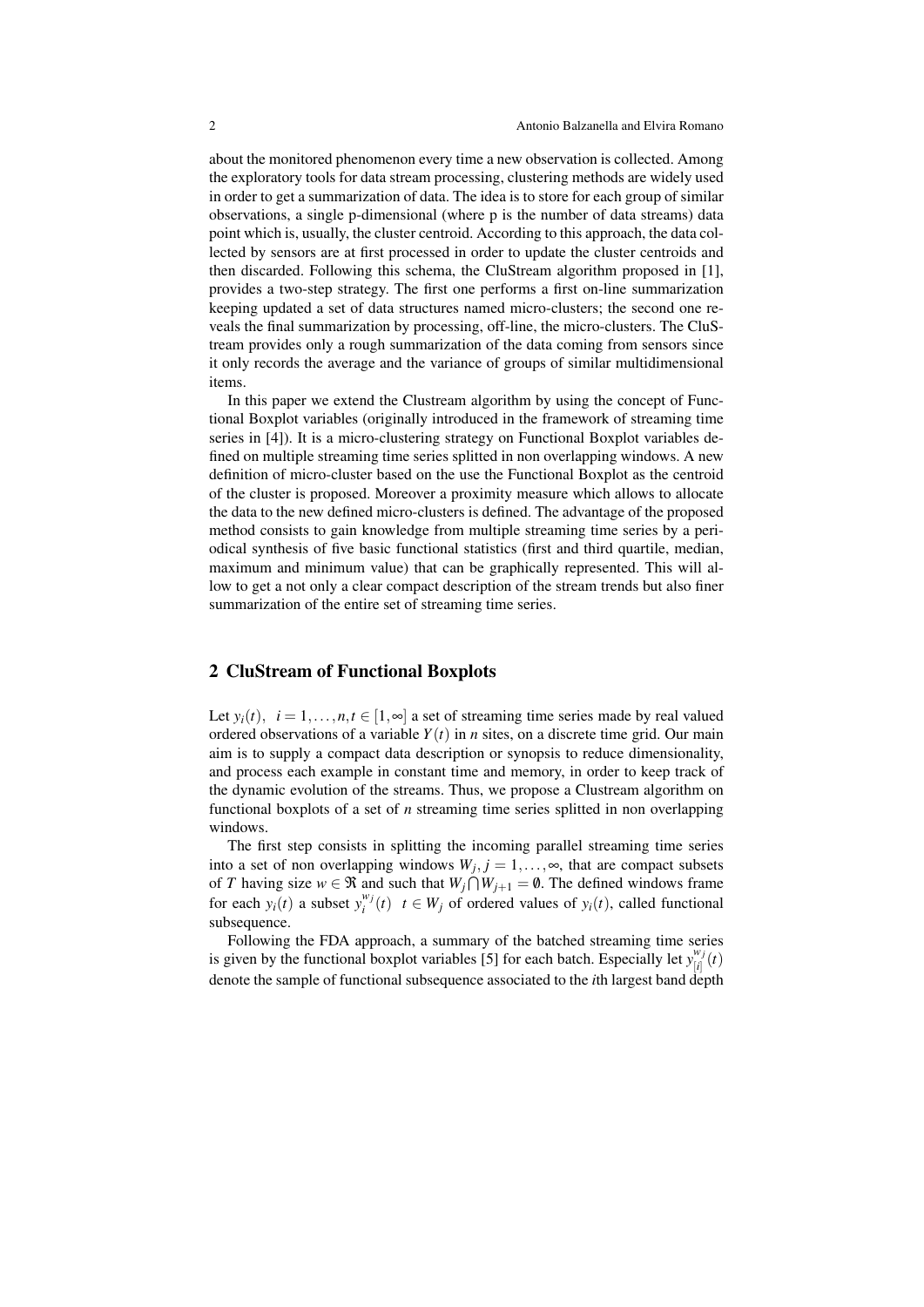A Clustream strategy for Functional Boxplots on multiple streaming time series 3

value, the set  $y_{[1]}^{w_j}$  $\frac{w_j}{[1]}(t) \dots, y_{[n]}^{w_j}$  $\binom{w_j}{[n]}(t)$  are order statistics, with  $y_{[1]}^{w_j}$  $\prod_{[1]}^{w_j}(t)$  the median curve, that is the most central curve (the deepest), and  $y_{[n]}^{w_j}$  $\binom{n}{[n]}(t)$  is the most outlying curve. Moreover the central region of the boxplot is defined as

$$
C_{0.5} = \left\{ (t, y^{w_j}(t)) : \min_{r=1,\dots,[n/2]} y^{w_j}_{[r]}(t) \le y^{w_j}(t) \le \max_{r=1,\dots,[n/2]} y^{w_j}_{[r]}(t) \right\}
$$
(1)

where  $\lfloor n/2 \rfloor$  is the small integer not less than  $n/2$ . The border of the 50% central region is defined as the envelope representing the box of the classical boxplot. Based on the center outward ordering induced by band depth for functional data, the descriptive statistics of a functional boxplot are: the envelope of the 50% central region, the median curve, and the maximum non-outlying envelope. Thus, the descriptive statistics of such functional boxplots *FBP* are: the upper  $y_{[j_l]}^{w_j}$  $\int_{[u]}^{w_j}(t)$  and lower  $y_{[1]}^{w_j}$  $\frac{w_j}{|l|}$  (*t*) curves (boundaries) of the central region, the median curve  $y_{[1]}^{w_j}$  $\binom{n_j}{[1]}(t)$  and the non-outlying minimum  $y_{i}^{w_j}$  $\binom{w_j}{[b_{min}]}(t)$  and maximum boundaries  $y_{[b_i]}^{w_j}$  $\binom{w_j}{[b_{max}]}(t).$ 

For each window we have a *FBP* variable that is considered as a variable compound of five sub functions with the following structure:

$$
\left\{ y_{[u]}^{w_j}(t), y_{[l]}^{w_j}(t), y_{[1]}^{w_j}(t), y_{[b_{min}]}^{w_j}(t), y_{[b_{max}]}^{w_j}(t) \right\}
$$
 (2)

Our method is based on allocating the functional boxplots computed on each window to specific data structures which we name FBP-micro-clusters.

A FBP-micro-cluster, similarly to the micro-cluster in CluStream, stores several statistics about data.

In particular it stores the set of functions  $\left\{y_{[u]}^k(t), y_{[l]}^k(t), y_{[1]}^k(t), y_{[b_{min}]}^k(t), y_{[b_{max}]}^k(t)\right\}$ (where  $k$  is the index of the FBP-micro-cluster) defining the functional boxplot which assumes the role of centroid, the number of allocated functional boxplots *n*<sup>∗</sup> and a threshold value *th*. In the on-line step, every time the data of a new window *W<sup>j</sup>* become available, a Functional Boxplot is constructed and then allocated to a FBP-micro-cluster. The allocation is obtained evaluating the distance between the FBP and the centroid of each FBP-micro-cluster so that if the minimum value of distance is lower than a threshold value *th*, the allocation is performed to the corresponding FBP-micro-cluster, otherwise a new one is started setting the functional boxplot of the window as centroid and *n ∗* to 1.

The allocation is based on the definition of an appropriate distance measure for comparing functional boxplots. We propose to use an Euclidean distance for functional boxplot variables. It is computed by considering that each couple of correspondent functions is compared on the same time interval by means of a transformation of the functions domain. Thus, the distance between a pair of functional boxplots *FBP*1, *FBP*<sup>2</sup> is: